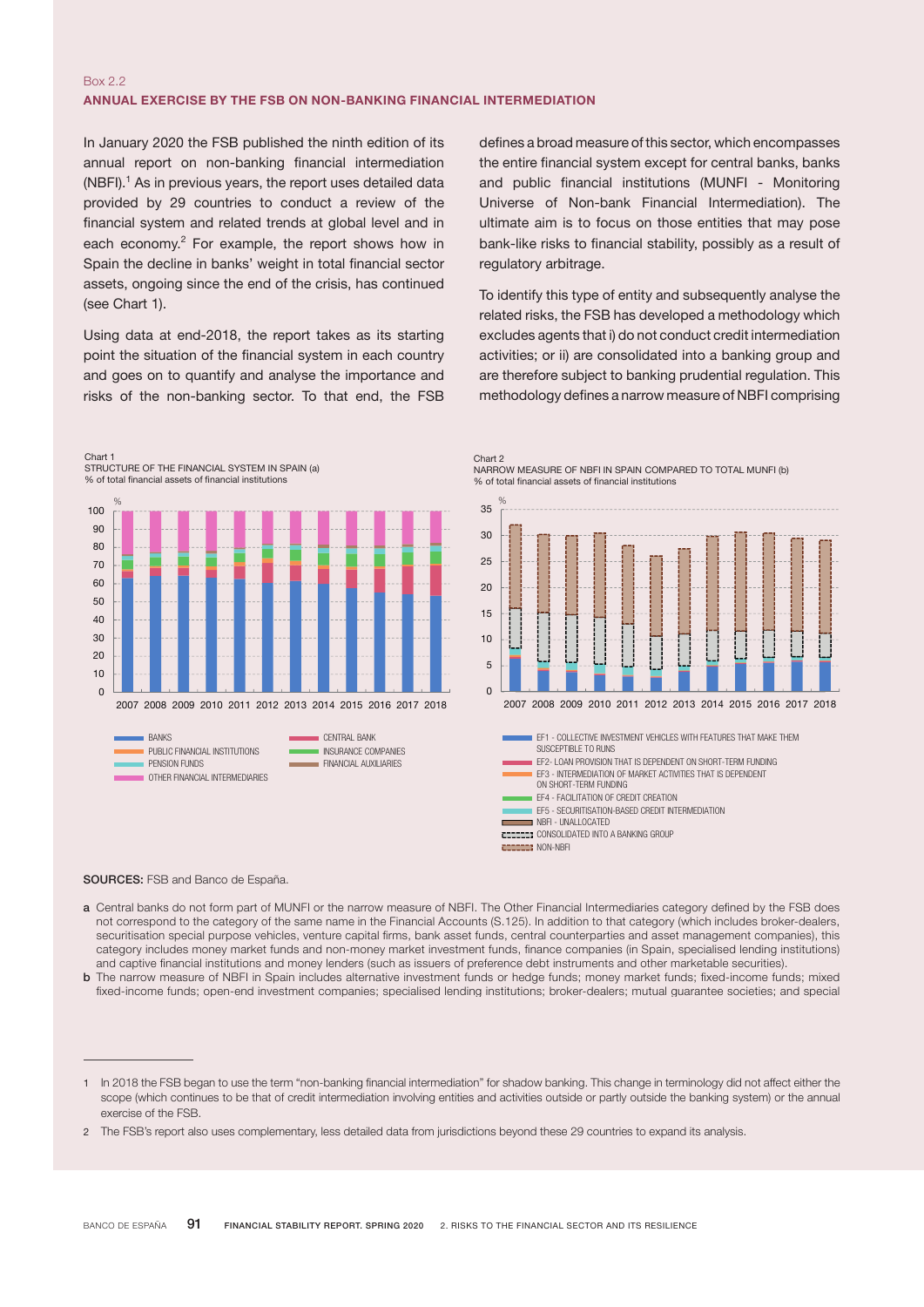entities that perform one of the five economic functions (EFs) associated with such credit intermediation:

- EF1 Management of collective investment vehicles with features that make them susceptible to runs. In Spain, five types of entity are classified in this category, all of which are registered as collective investment vehicles at the CNMV: alternative investment funds or hedge funds; money market funds; fixed-income funds; mixed fixed-income funds; and open-end investment companies.
- EF2 Loan provision that is dependent on short-term funding. This category includes specialised lending institutions (SLIs) registered with the Banco de España that are not consolidated into a banking group.
- EF3 Intermediation of market activities that is dependent on short-term funding. Included in this category are broker-dealers registered with the CNMV, which may operate on their own account or on behalf of their clients.
- EF4 Facilitation of credit creation: this category includes, for example, monolines and financial guarantors. In Spain, the only entities in this

category continue to be mutual guarantee societies (MGSs).

— EF5 - Securitisation-based credit intermediation and funding of financial entities. This category includes special-purpose vehicles (registered with the CNMV).

Under this methodology, the narrow measure of NBFI represented 13.6% of global financial assets at December 2018, having grown by 1.7% in 2018. In Spain, the narrow measure accounts for 6.6% of the financial assets held by financial institutions (see Chart 2), having decreased by 3.5% in the previous year. If we consider the results by country in other jurisdictions, this measure is higher in countries with a considerable level of financial specialisation and favourable taxation for these activities, such as the Cayman Islands, Luxembourg and Ireland (see Chart 3). These countries are characterised by having more significant non-banking sectors and more cross-border interconnections.

In absolute terms, the United States concentrates the greatest NBFI activity (see Chart 4), with 30% of the global total. However, its weight has decreased in recent years, in contrast with the growing importance of China (whose sector stagnated at around 15% in 2018). Spain has always accounted for less than 1% of the volume of the narrow measure.



SOURCE: FSB.

Chart 3

a The Other Financial Intermediaries category defined by the FSB does not correspond to the category of the same name in the Financial Accounts (S.125). In addition to that category (which includes broker-dealers, securitisation special purpose vehicles, venture capital firms, bank asset funds, central counterparties and asset management companies, such as Sareb), this category includes money market funds and non-money market investment funds, finance companies (in Spain, specialised lending institutions) and captive financial institutions and money lenders (such as issuers of preference debt instruments and other marketable securities). The narrow measure of NBFI is a subset of MUNFI (OFIs, pension funds, insurance companies and financial auxiliaries).